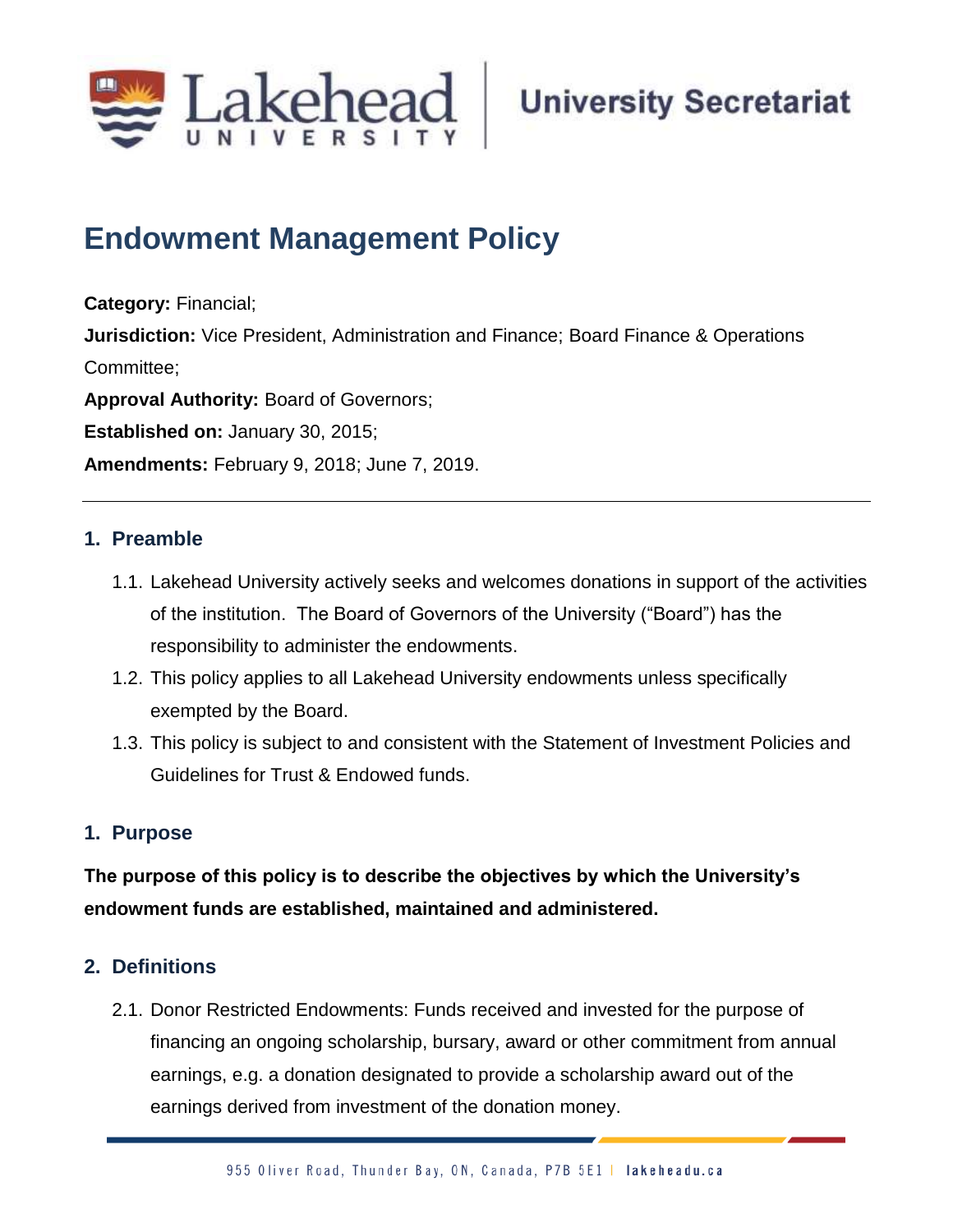- 2.2. Board Restricted Endowments: Institutional funds or unrestricted gifts earmarked by the University, rather than restricted by a donor, that are invested to provide income for a long but unspecified period of time, and where the University has the right to decide the use of the income and at any time can expend the principal or change the purpose of such funds.
- 2.3. Capital Account: The total of all capital contributions made to an Endowment, including charitable donations, government matching contributions, annual inflation adjustments and other amounts capitalized as directed.
- 2.4. Spending Account: The amount that is available to be spent in support of the purpose of the endowment fund. The account includes the annual spending allocation, cash contributions intended for expenditure and any unspent annual spending allocations from previous years.
- 2.5. Stabilization Account: A reserve for the surplus net investment return to assist in maintaining the stability of the annual spending allocations. The stabilization account will not exceed 15% of the value of the Endowment Capital Account.
- 2.6. Annual spending Allocation: The actual amount allocated to the Spending Account on an annual basis, as determined by the Spending Rate established by the Board of Governors and any specific direction from the donor.
- 2.7. Inflation Adjustment Factor: An addition to the capital account of an endowment calculated based on the annual rate of increase of the Consumer Price Index (CPI) for Ontario.
- 2.8. Net Investment Return: The total gains and losses from the endowment pool after deducting the investment, fund management and administrative fees. The total gains and losses will include interest income, dividend income, realized and unrealized investment income and losses.
- 2.9. Underwater Endowments: An endowment in which the market value has decreased below the value of the original capital contributions. This situation may harm the sustainability of the endowment so the Annual Spending Allocation may be reduced or eliminated until the endowment is no longer under water.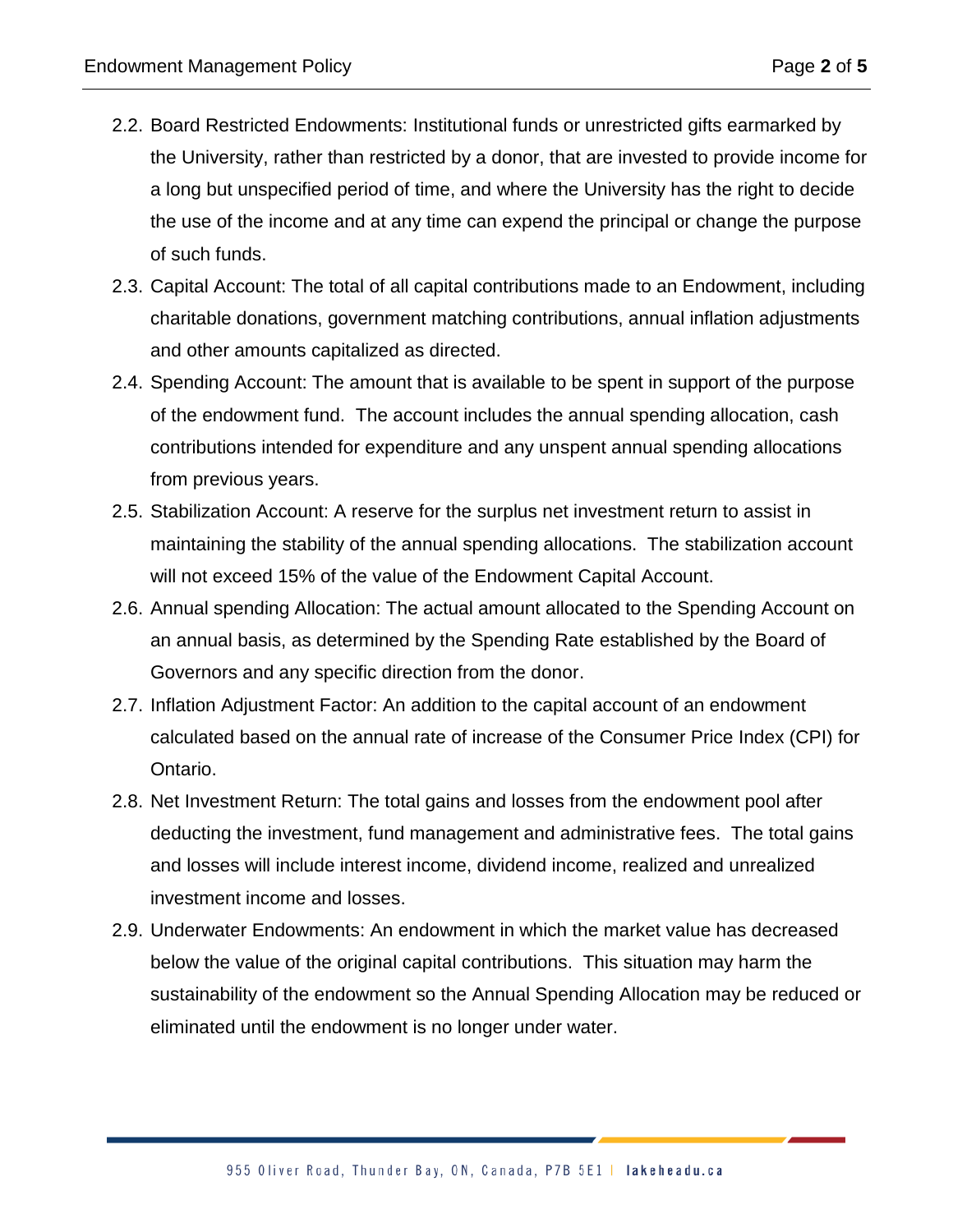# **3. Policy Objectives**

- 3.1. The University is committed to using the Endowments to advance the specified educational purposes of the University such as student aid, research support and library acquisitions.
- 3.2. The assets of each individual Endowment will be combined into an Endowment Pool for the purpose of investments unless otherwise specified.
- 3.3. Unless otherwise set out in the Endowment Agreement, Endowments will be kept intact and only the net investment return, or a portion of it, will be used annually.
- 3.4. To protect the capital contributions and to provide a perpetual annual flow of return from the investment to support the purpose for which the funds were established.
- 3.5. To avoid a reduction over time in spending in real terms due to the effects of inflation.
- 3.6. A minimum endowment investment objective will be to earn, over time, a total rate at least equal to the Annual Spending allocations plus the Inflation Adjustment Factor plus the investment management fees, administrative fees and expenses.
- 3.7. Costs related to the investment, fund management and administration should be covered by the endowment income.
- 3.8. To maximize the endowment benefits for the advancement of education and research activities, the endowments will be reviewed on an ongoing basis. The University will make reasonable efforts to consult with the endowment contact to ensure the benefit from the endowment is being used in an efficient and effective manner.

#### **4. Spending Allocation for the Endowment Pool**

The annual spending allocation is established by the University to maintain the value of the endowment pool over time. The annual spending rate is established by the Board of Governors annually based on a 4 year moving average. At the end of each fiscal year, spending allocation is determined and an amount is deposited in each endowment spending account. The current rate is no greater than 3.5% of the capital account.

Spending will commence once the endowment funds have been held for at least one year. If the annual spending allocation is not disbursed in three consecutive years, then the amount in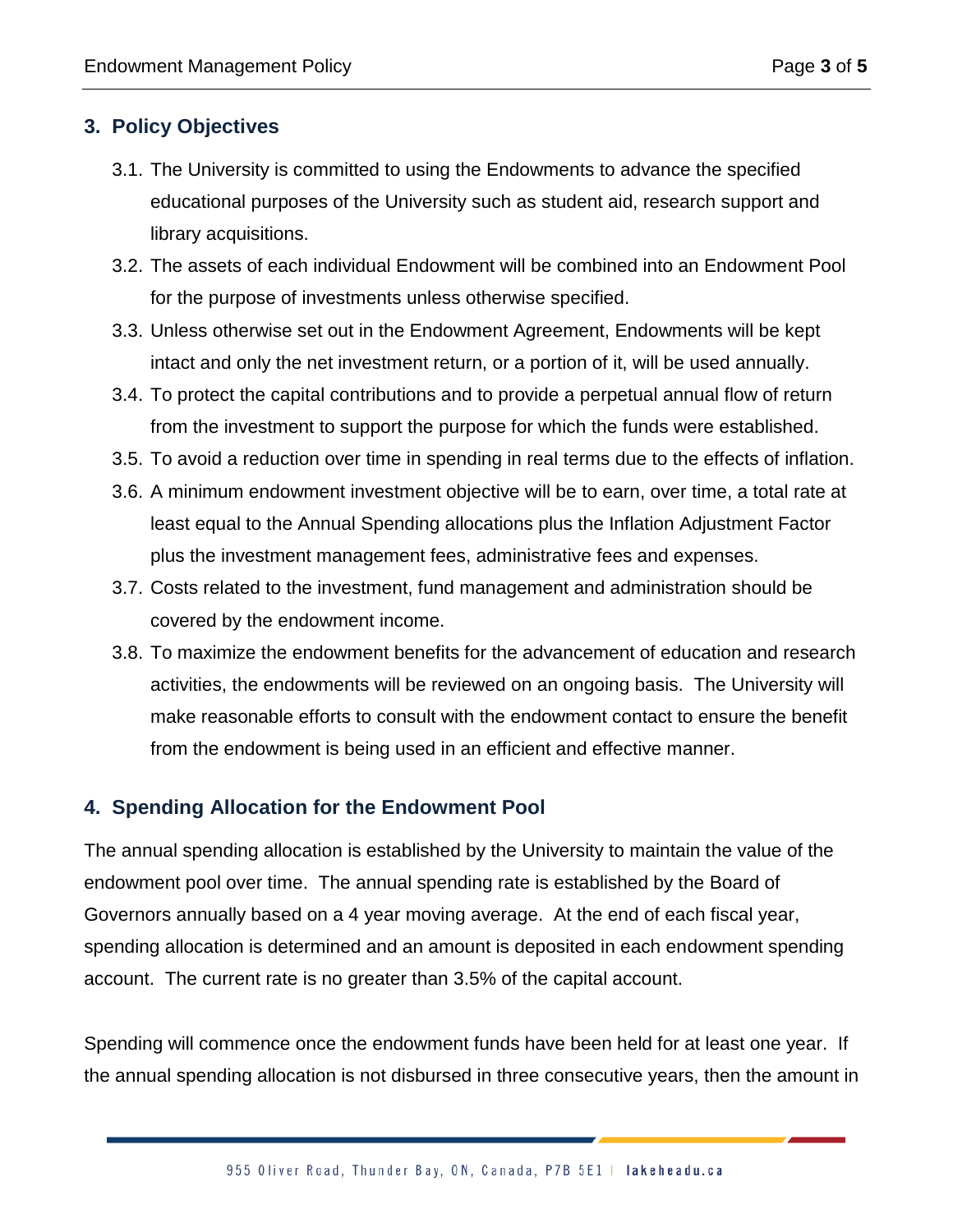the account will be added to the stabilization account and the criteria for the disbursement will be reviewed to ensure future disbursement is possible.

#### **5. Preservation of the Capital Account**

The Capital Account of each endowment fund will be credited with each capital contribution at the time that it is received.

In order to avoid a reduction over time in spending in real terms due to the effects of inflation, an Inflation Adjustment Factor will be added to the endowment capital account. The Inflation Adjustment Factor will be the annual rate of increase of the Statistics Canada Consumer Price Index (CPI) for Ontario as at the preceding December 31st.

Although uncommon, circumstances may arise when the endowment is considered to be underwater in that the Market Value of the endowment is less than the capital account. In this situation the stabilization account will be used to support the annual spending allocation and if it is not sufficient then the annual spending allocation may be reduced or terminated until the situation improves.

# **6. Allocation of Net Investment Returns**

Each endowment within the endowment pool will have three accounts associated with it, namely the Capital account, the Spending account and the Stabilization account.

The net investment return (NIR) will first be allocated to the Spending Account for the annual spending allocation up to the annual spending rate. Any NIR that is surplus to the spending allocation will then be allocated for the Inflation Adjustment Factor credited to the Capital Account. Any remaining NIR will be allocated to the Stabilization Account. The stabilization account will not exceed 15% of the aggregate market value of the endowment principal account. Annually any excess amount not required to maintain the stabilization

account limit is then capitalized to the Endowment Capital Account.